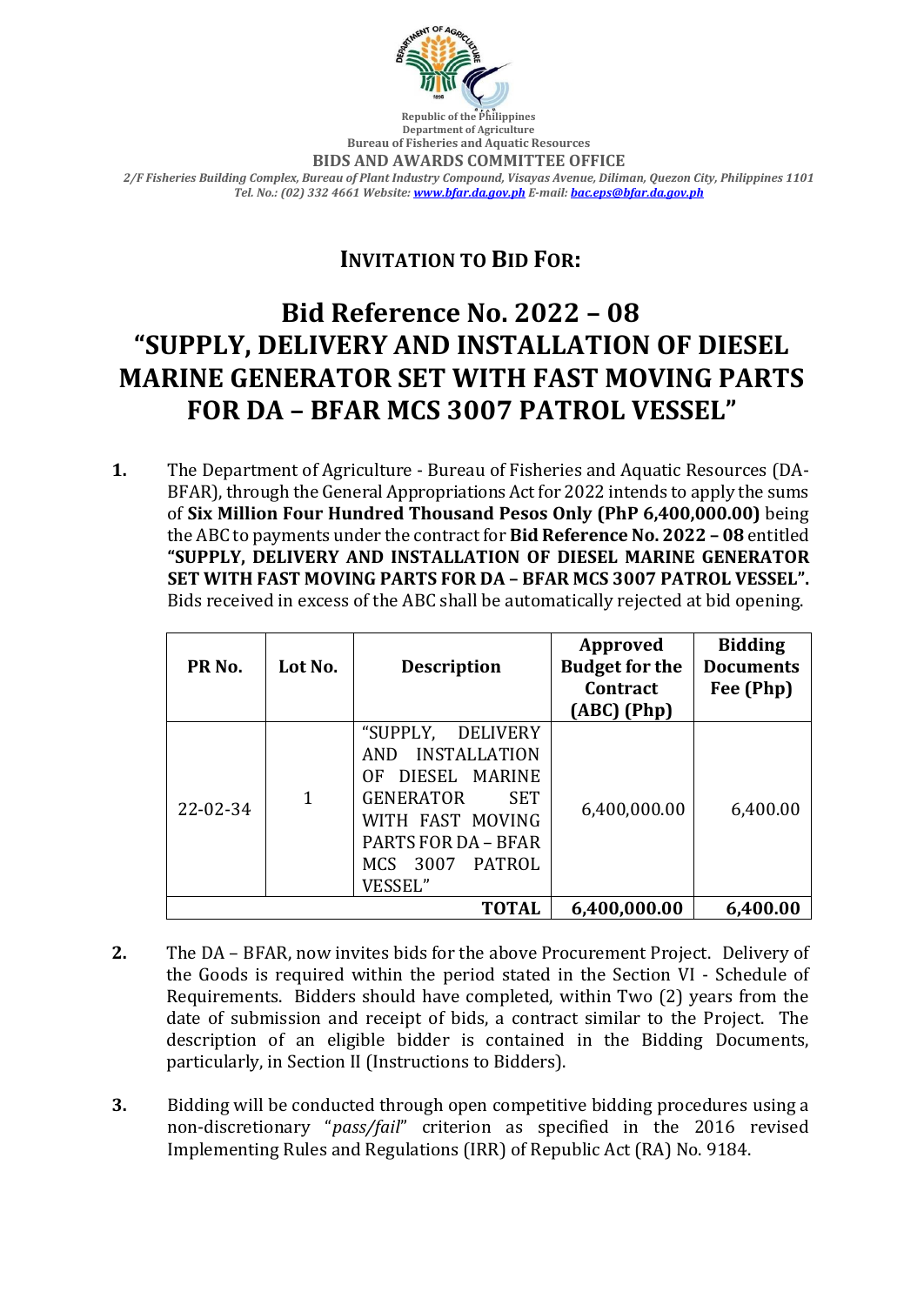Bidding is restricted to Filipino citizens/sole proprietorships, partnerships, or organizations with at least sixty percent (60%) interest or outstanding capital stock belonging to citizens of the Philippines, and to citizens or organizations of a country the laws or regulations of which grant similar rights or privileges to Filipino citizens, pursuant to RA No. 5183.

- **4.** Prospective Bidders may obtain further information from BFAR BAC Secretariat through electronic mailing address given below, and inspect of the Bidding Documents at [www.bfar.da.gov.ph.](http://www.bfar.da.gov.ph/)
- **5.** A complete set of Bidding Documents may be acquired by interested Bidders on **March 2, 2022** to **March 18, 2022** from **8:00 AM** to **5:00 PM, Monday to Friday and up to 10:30 AM of March 21, 2022** at the **given address and website/s below** upon payment of a non-refundable fee for the Bidding Documents in the amount stated above. The Procuring Entity shall allow the bidder to present its proof of payment for the fees by in person, or through electronic means.
- **6.** The DA BFAR, will hold a Pre-Bid Conference on **March 9, 2022, Wednesday** at **11:00 AM** through video conferencing or webcasting via **"Zoom"** application which shall be open to prospective bidders who have successfully completed registration one (1) calendar day prior to the Pre-bid Conference using Google Form [https://docs.google.com/forms/d/e/1FAIpQLSe2AXEE3YCCFUsrLDPL7-](https://docs.google.com/forms/d/e/1FAIpQLSe2AXEE3YCCFUsrLDPL7-K2w6Ic4Qxq83oP7NhMllgDkEar5g/viewform?usp=pp_url) [K2w6Ic4Qxq83oP7NhMllgDkEar5g/viewform?usp=pp\\_url](https://docs.google.com/forms/d/e/1FAIpQLSe2AXEE3YCCFUsrLDPL7-K2w6Ic4Qxq83oP7NhMllgDkEar5g/viewform?usp=pp_url) and in accordance with the **"Annex A, Bidder's Kit – I"**.
- **7.** Bids must be duly received by the BAC Secretariat through the options given below and as indicated in **ITB** Clause 15 of this bidding documents, on or before **March 21, 2022, Monday** at **10:30 AM**. Late bids shall not be accepted:
	- **(i)** manual submission at the office address: **2/F – BAC Office, Fisheries Building Complex, BPI Compound, Visayas Avenue, Diliman, Quezon City; or**
	- **(ii)** both (manual and electronic submission at [bac.eps@bfar.da.gov.ph](mailto:bac.eps@bfar.da.gov.ph) through BFAR-BAC Online Bidding Procedure).
- **8.** All Bids must be accompanied by a bid security in any of the acceptable forms and in the amount stated in **ITB** Clause 14.
- **9.** Bid opening shall be on **March 21, 2022, Monday** at **11:00 A.M.** through video conferencing or webcasting via **"Zoom"** application. Bids will be opened in accordance with the BFAR BAC procedure for online bidding as stated in the "**Annex A, Bidder's kit VII**".
- **10.** The DA BFAR, reserves the right to reject any and all bids, declare a failure of bidding, or not award the contract at any time prior to contract award in accordance with Sections 35.6 and 41 of the 2016 revised IRR of RA No. 9184, without thereby incurring any liability to the affected bidder or bidders.